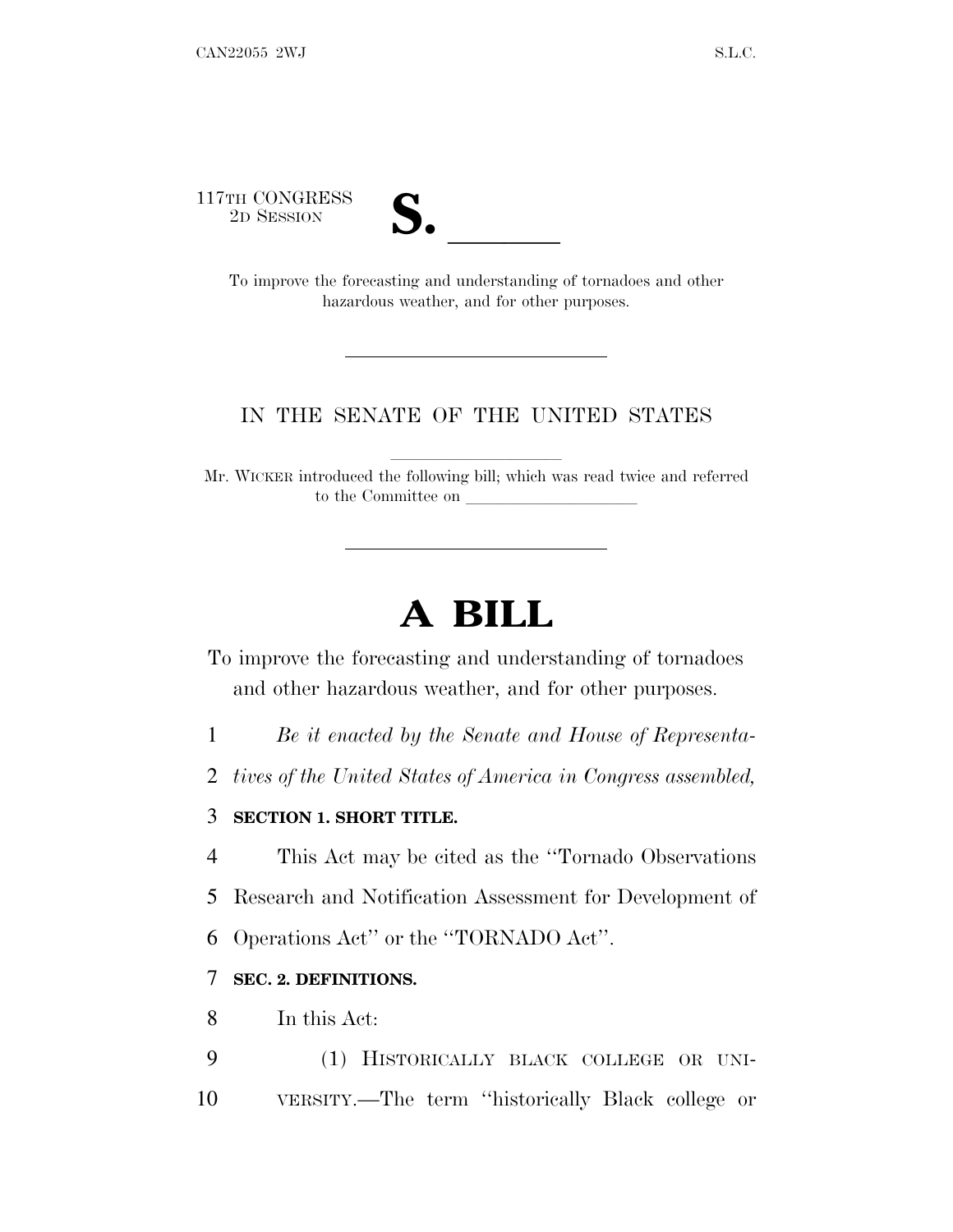university'' has the meaning given the term ''part B institution'' in section 322 of the Higher Education Act of 1965 (20 U.S.C. 1061).

 (2) INSTITUTION OF HIGHER EDUCATION.—The term ''institution of higher education'' has the meaning given the term in section 101(a) of the Higher Education Act of 1965 (20 U.S.C. 1001(a)).

 (3) UNDER SECRETARY.—The term ''Under Secretary'' means the Under Secretary of Commerce for Oceans and Atmosphere.

# **SEC. 3. HAZARDOUS WEATHER AND WATER EVENT RISK COMMUNICATION.**

 (a) I<sup>N</sup> GENERAL.—The Under Secretary shall main- tain and improve the system of the National Oceanic and Atmospheric Administration by which the risks of haz- ardous weather and water events are communicated to the general public, with the goal of informing action and en- couraging response to prevent loss of life and property. (b) HAZARD RISK COMMUNICATION IMPROVEMENT AND SIMPLIFICATION.—

 (1) IN GENERAL.—The Under Secretary shall establish, or designate an existing office to serve as, a hazard risk communication office (in this sub-section referred to as the ''Office''), for the purposes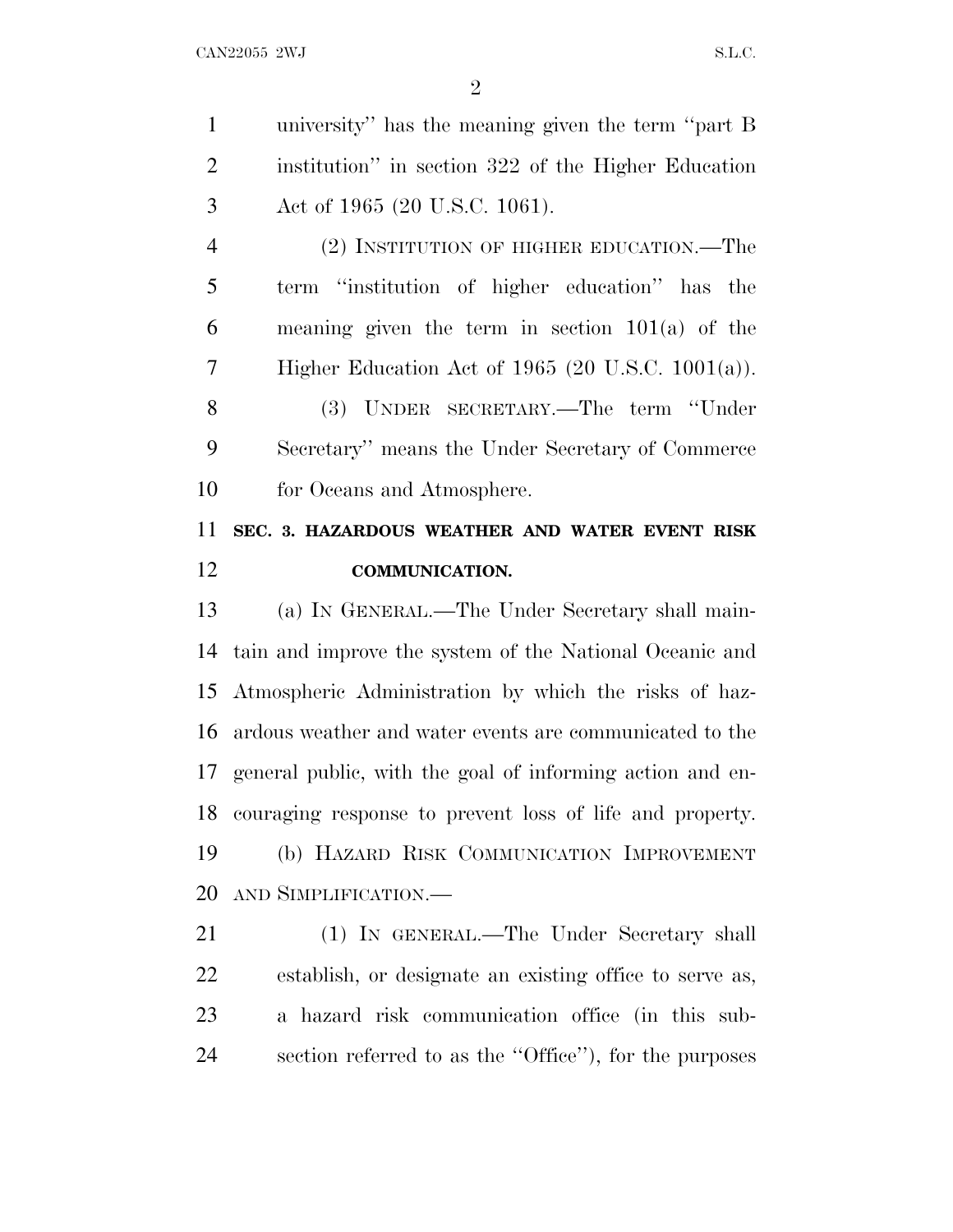of simplifying and improving the communication of hazardous weather and water event risks.

 (2) TERMINOLOGY.—The Office shall identify, eliminate, or modify unnecessary, redundant, or con- fusing terms for hazardous weather and water event communications and add new terminology, as appro-priate.

 (3) COMMUNICATIONS IMPROVEMENT.—The Of- fice shall improve the form, content, and methods of hazardous weather and water event communications to more clearly inform action and increase the likeli- hood that the public takes such action to prevent the loss of life or property.

 (4) EVALUATIONS.—The Office shall, in coordi- nation with the performance branch of the National Weather Service, develop metrics for that branch to track and evaluate the degree to which hazardous weather and water event communications result in action and response.

 (5) SUPPORT PLAN.—The Office shall develop a 21 plan for the purpose of supporting the activities de- scribed in paragraph (3). The plan shall be periodi- cally updated and informed by internal and extra-mural research and the results of the evaluation of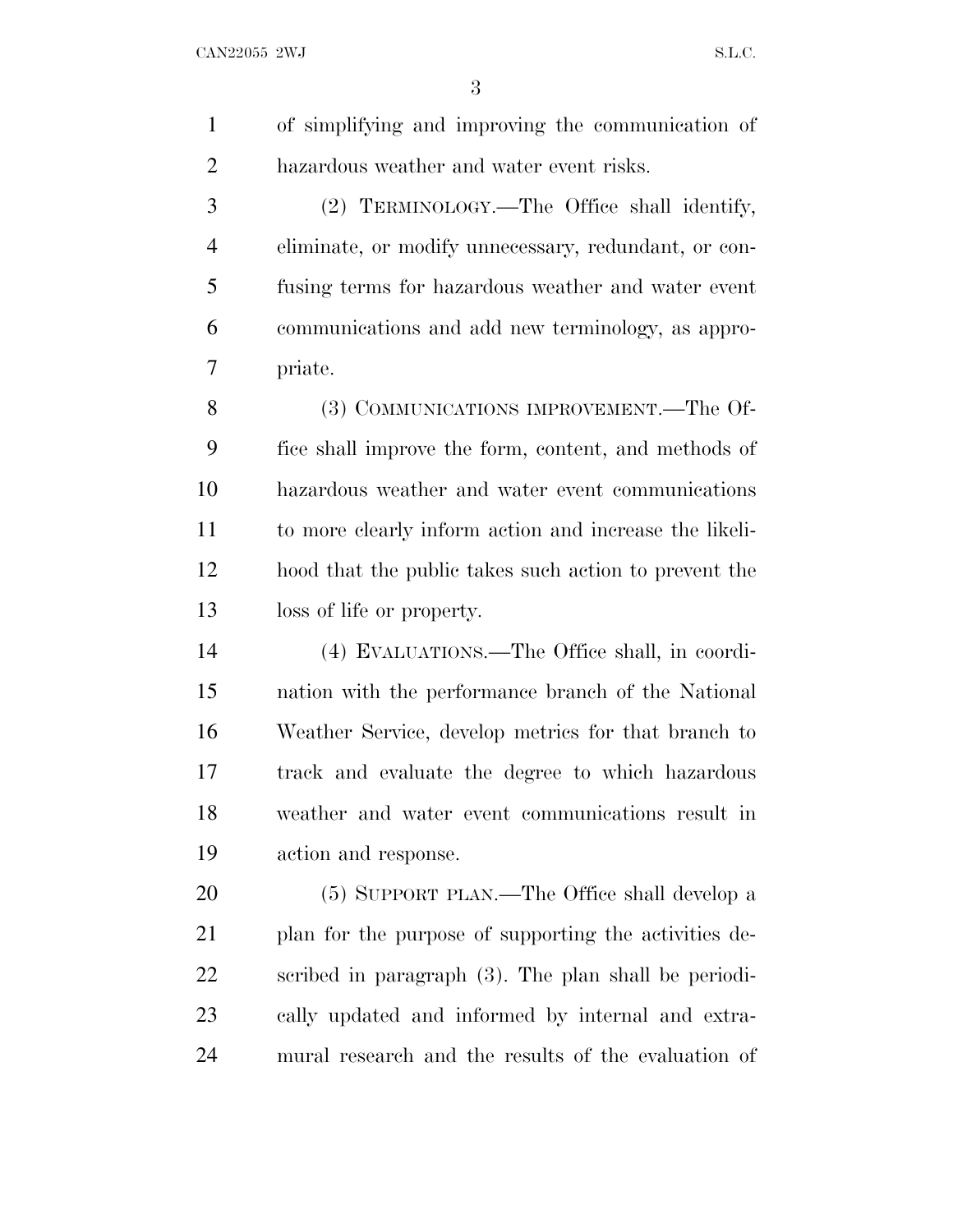$CAN22055$  2WJ S.L.C.

| $\mathbf{1}$   | hazardous weather and water event communications    |
|----------------|-----------------------------------------------------|
| $\overline{2}$ | conducted under paragraph (4).                      |
| 3              | $(6)$ METHODS.—In carrying out this subsection,     |
| $\overline{4}$ | the Office shall develop and implement recommenda-  |
| 5              | tions that—                                         |
| 6              | (A) are based on the best and most recent           |
| 7              | understanding from authoritative social, behav-     |
| 8              | ioral, risk, and communication science research;    |
| 9              | (B) are validated by social, behavioral,            |
| 10             | risk, and communication science sound survey        |
| 11             | designs, taking into account the importance of      |
| 12             | reproducibility and replicability of results, using |
| 13             | rigorous statistical analyses;                      |
| 14             | (C) account for the needs of various demo-          |
| 15             | graphics, vulnerable populations, and geo-          |
| 16             | graphic regions;                                    |
| 17             | (D) account for the differences between             |
| 18             | various types of weather and water hazards;         |
| 19             | (E) respond to the needs of Federal, State,         |
| 20             | and local government partners and media part-       |
| 21             | ners; and                                           |
| 22             | (F) account for necessary changes in the            |
| 23             | infrastructure, technology, and protocols for       |
| 24             | creating and disseminating federally operated       |
| 25             | watches and warnings.                               |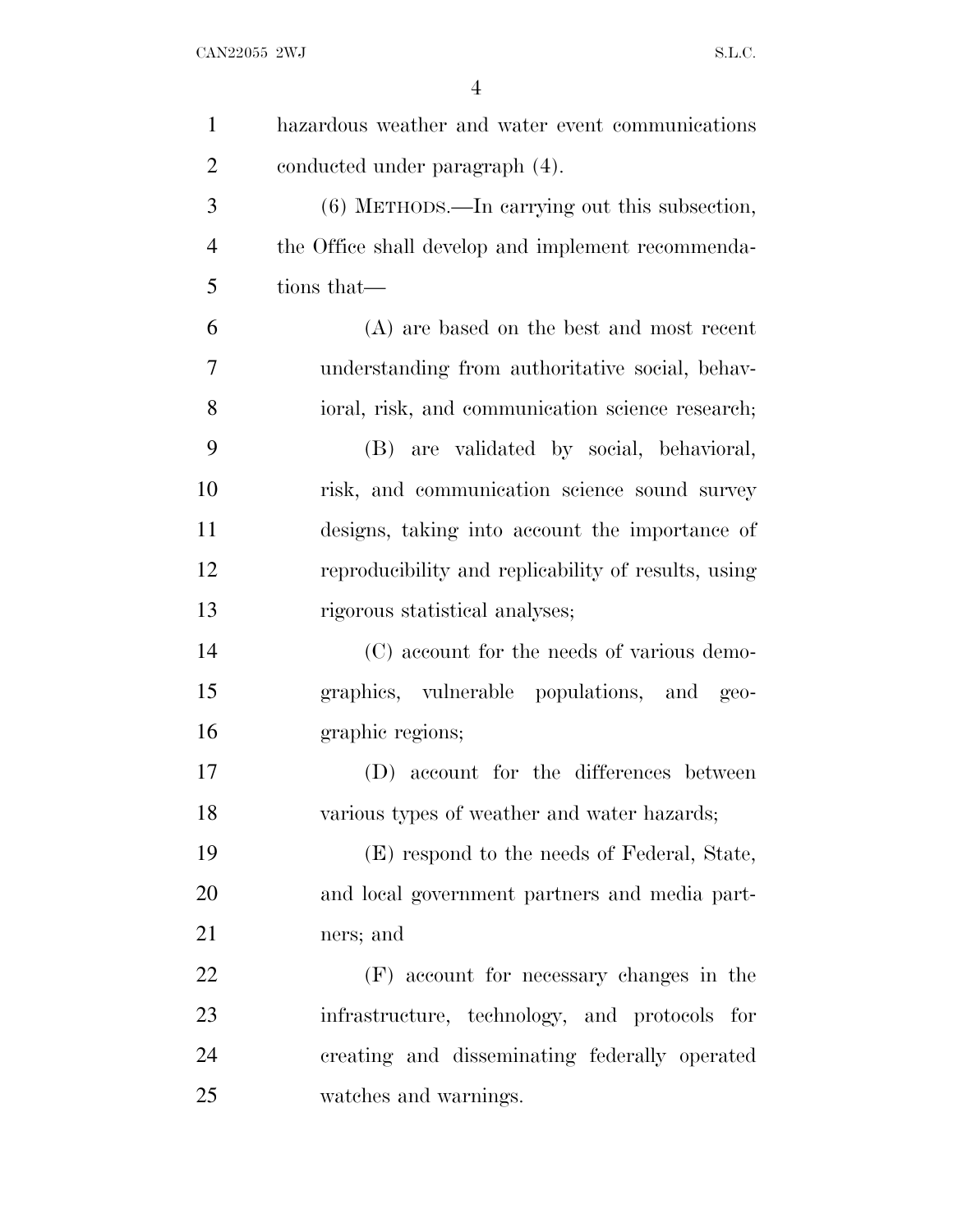(7) COORDINATION.—The Office shall periodi- cally provide updates on best practices for commu- nicating hazardous weather and water events to Federal, State, and local government partners, insti- tutions of higher education, private entities, and media partners. (8) TIMELINESS AND CONSISTENCY.—The Of- fice shall develop best practices and guidance for en- suring timely and consistent communication across public facing platforms that disseminate hazardous weather and water event information. (c) HAZARD COMMUNICATION RESEARCH AND EN- GAGEMENT.— (1) IN GENERAL.—The Under Secretary shall establish or maintain a research program— (A) to modernize the creation and commu- nication of risk-based, statistically reliable, probabilistic hazard information to inform effec- tive responses to hazardous weather and water events; and (B) to improve the fundamental social, be- havioral, risk, and communication science re- garding hazardous weather and water event communication.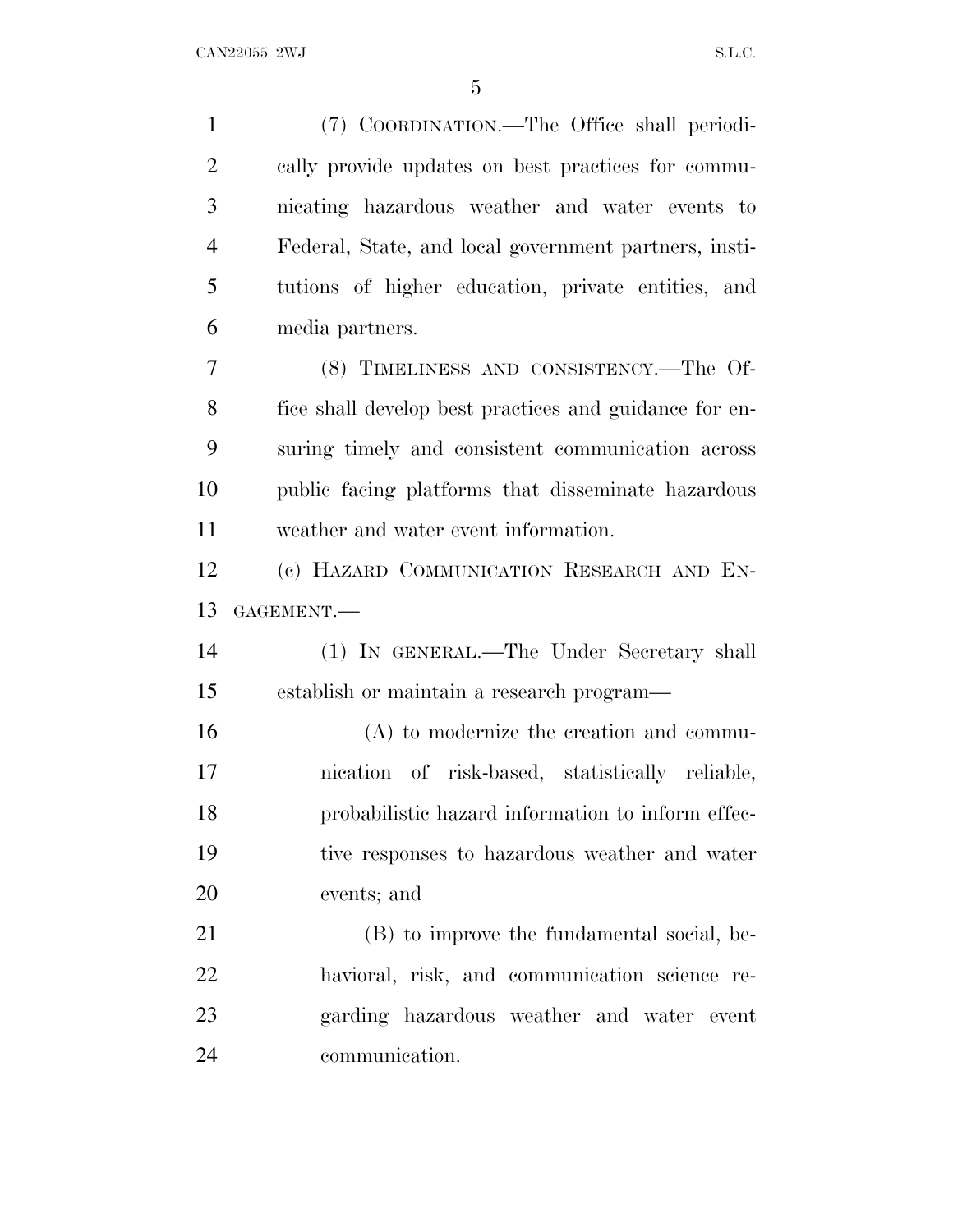| $\mathbf{1}$   | (2) COORDINATION.—In carrying out the re-           |
|----------------|-----------------------------------------------------|
| $\overline{2}$ | search program required by paragraph (1), the       |
| 3              | Under Secretary shall coordinate and communicate    |
| $\overline{4}$ | with States, Tribes, localities, and emergency man- |
| 5              | agers on research priorities and results.           |
| 6              | (3) PILOT PROGRAM REQUIRED.—                        |
| 7              | (A) IN GENERAL.—To further research                 |
| 8              | into hazard communication, the Under Sec-           |
| 9              | retary, in collaboration with one or more eligible  |
| 10             | institutions, shall establish a pilot program to    |
| 11             | test the effectiveness of implementing the re-      |
| 12             | search conducted under this subsection.             |
| 13             | (B) ELIGIBLE INSTITUTION DEFINED.—In                |
| 14             | this paragraph, the term "eligible institution"     |
| 15             | means any of the following:                         |
| 16             | (i) A historically Black college or uni-            |
| 17             | versity located in an area of persistent pov-       |
| 18             | erty that is subjected to frequent severe           |
| 19             | weather, such as tornadoes, hurricanes,             |
| 20             | and floods.                                         |
| 21             | (ii) An institution of higher education             |
| 22             | in close proximity to a National Weather            |
| 23             | Service Weather Forecast Office of the Na-          |
| 24             | tional Weather Service.                             |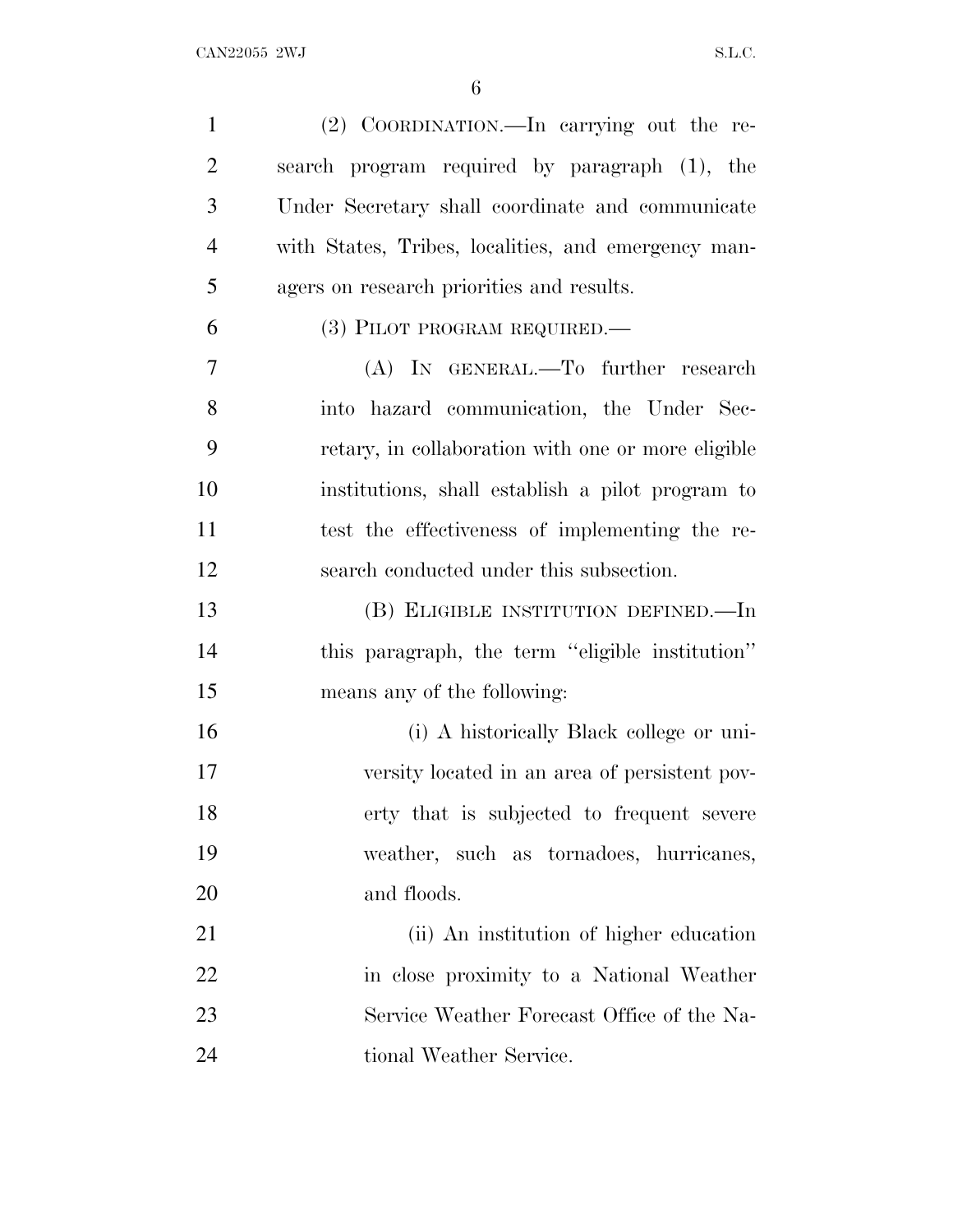(d) DATA MANAGEMENT.—The Under Secretary shall establish, maintain, and improve a central repository system for the National Oceanic and Atmospheric Admin- istration for social, behavioral, risk, and economic data re- lated to the communication of hazardous weather and water events, including data developed or received pursu-7 ant to paragraphs  $(3)$ ,  $(4)$ , and  $(5)$  of subsection  $(b)$ .

 (e) DIGITAL WATERMARKING.—The Under Secretary shall develop methods to reduce the likelihood of unauthor- ized tampering with online hazardous weather and water event risk communication, such as developing digital wa-termarks.

#### **SEC. 4. WARN-ON-FORECAST STRATEGIC PLAN.**

 (a) I<sup>N</sup> GENERAL.—Not later than one year after the date of the enactment of this Act, the Under Secretary shall prepare and submit to Congress a strategic plan for developing and prioritizing the implementation of high- resolution probabilistic forecast guidance for tornadic con- ditions using a next-generation weather forecast and warning framework.

 (b) PLAN ELEMENTS.—The strategic plan required by subsection (a) shall include the following:

23 (1) A discussion of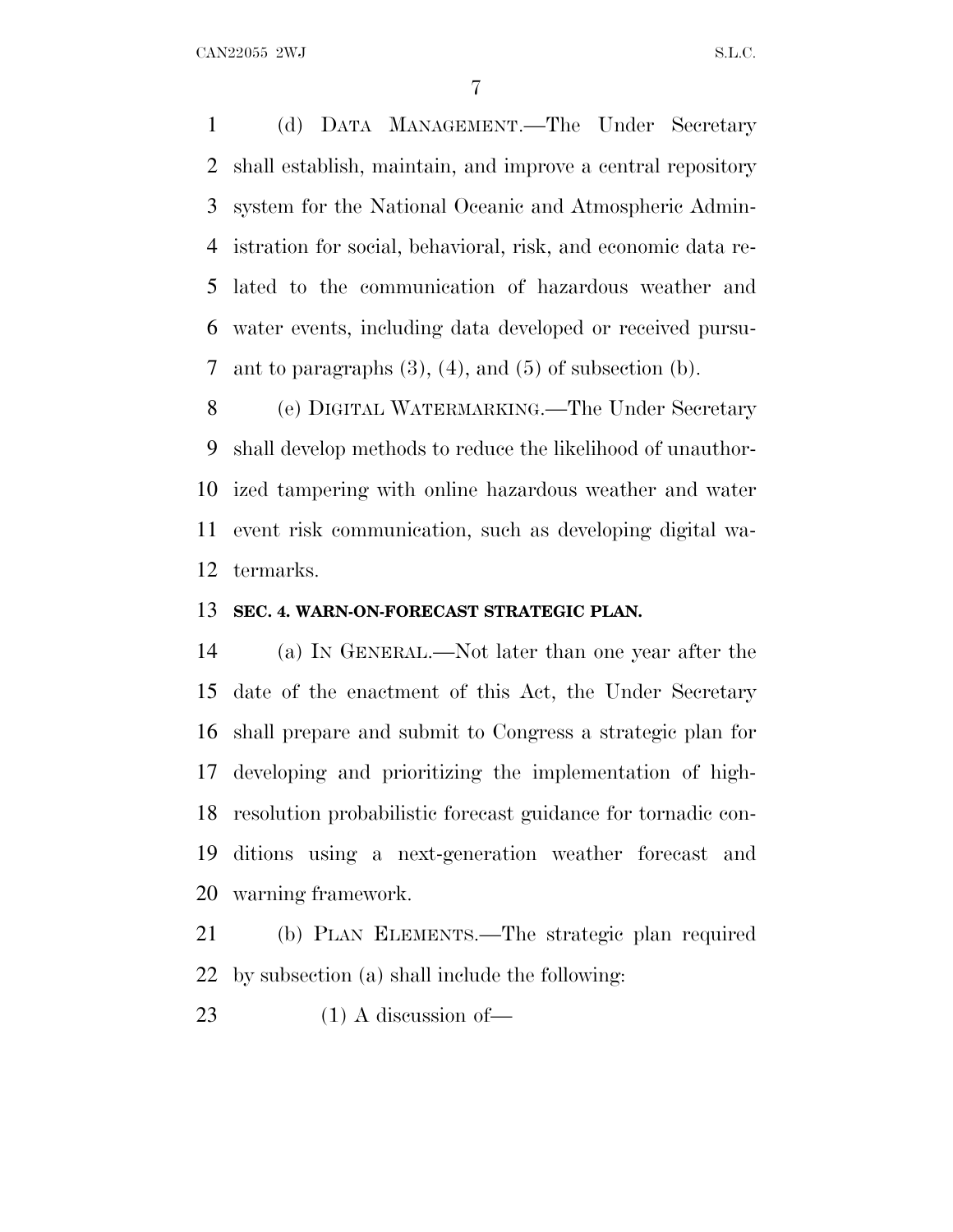| $\mathbf{1}$   | (A) the priorities and needs of vulnerable       |
|----------------|--------------------------------------------------|
| $\overline{2}$ | populations and National Weather Service part-   |
| 3              | ners; and                                        |
| $\overline{4}$ | (B) high-performance computing, visualiza-       |
| 5              | tion, and dissemination needs.                   |
| 6              | $(2)$ A timeline and guidance for implementation |
| 7              | $of$ —                                           |
| 8              | (A) high-resolution numerical weather pre-       |
| 9              | diction models;                                  |
| 10             | (B) methods for meeting the high-perform-        |
| 11             | ance computing, visualization, and dissemina-    |
| 12             | tion needs discussed under paragraph $(1)(B)$ ;  |
| 13             | (C) real-time high-resolution probabilistic      |
| 14             | forecasts;                                       |
| 15             | improved observations, including<br>(D)          |
| 16             | through radars, satellites, and uncrewed aerial  |
| 17             | systems;                                         |
| 18             | (E) a flexible framework to communicate          |
| 19             | clear and simple hazardous weather and water     |
| 20             | event information to the public; and             |
| 21             | (F) social, behavioral, risk, and commu-         |
| 22             | nication research to improve the forecaster      |
| 23             | operational environment and societal informa-    |
| 24             | tion reception and response.                     |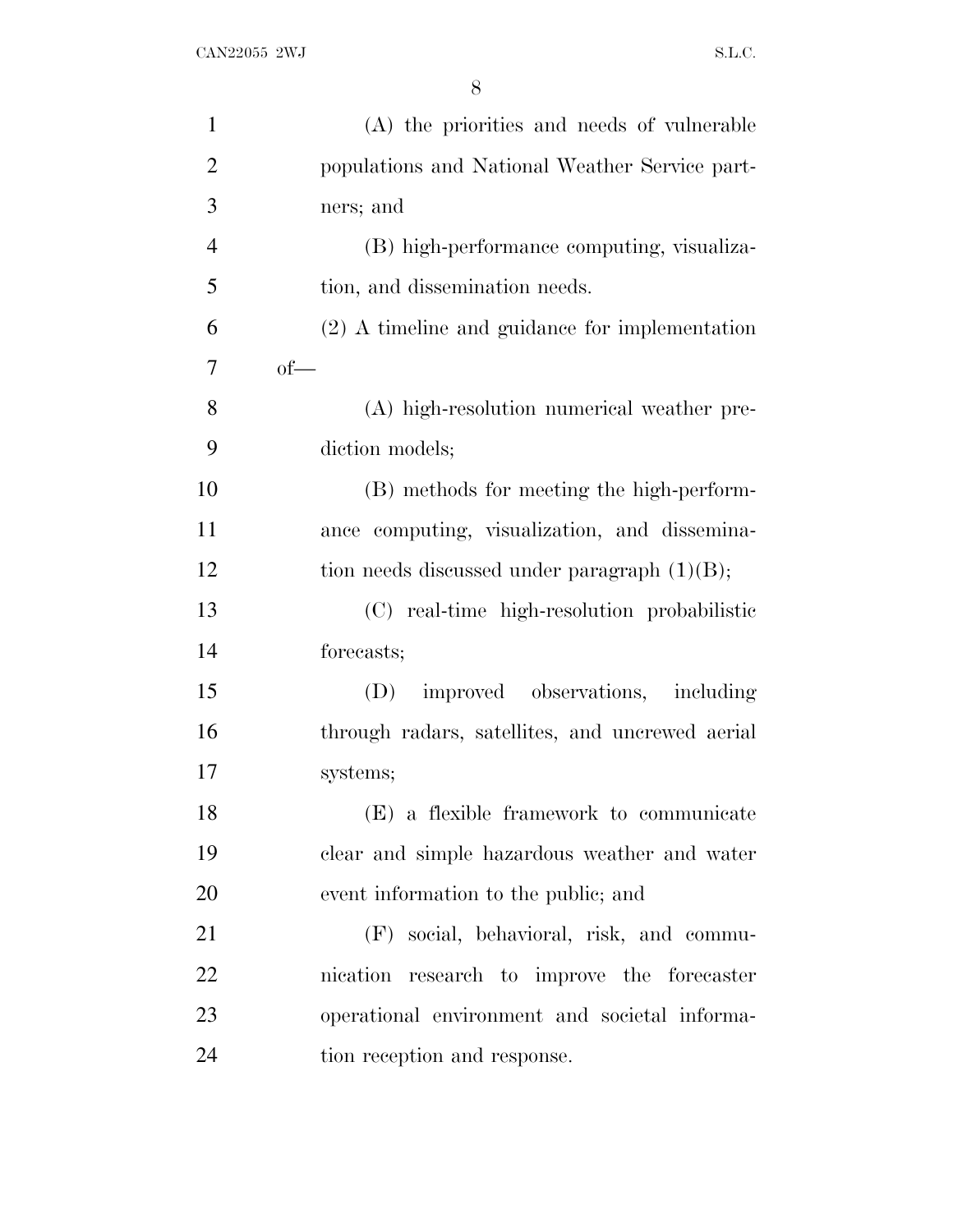# **SEC. 5. TORNADO RATING SYSTEM.**

 (a) I<sup>N</sup> GENERAL.—The Under Secretary shall, in col- laboration with such stakeholders as the Under Secretary considers appropriate—

 (1) evaluate the system used as of the date of the enactment of this Act to rate the severity of tor-nadoes; and

 (2) determine whether updates to that system are required to ensure that the ratings accurately re-flect the severity of tornadoes.

 (b) UPDATE REQUIRED.—If the Under Secretary de- termines under subsection (a) that updates to the tornado rating system are necessary, the Under Secretary shall up-date the system.

### **SEC. 6. POST-STORM SURVEYS AND ASSESSMENTS.**

 (a) I<sup>N</sup> GENERAL.—The Under Secretary shall per- form one or more post-storm surveys and assessments fol- lowing each hazardous weather or water event determined by the Under Secretary to be of sufficient societal impor-tance to warrant a post-event survey and assessment.

 (b) COORDINATION.—The Under Secretary shall co- ordinate with Federal, State, and local governments, pri- vate entities, and relevant institutions of higher education when conducting post-storm surveys and assessments under subsection (a) in order to optimize data collection, sharing, and integration.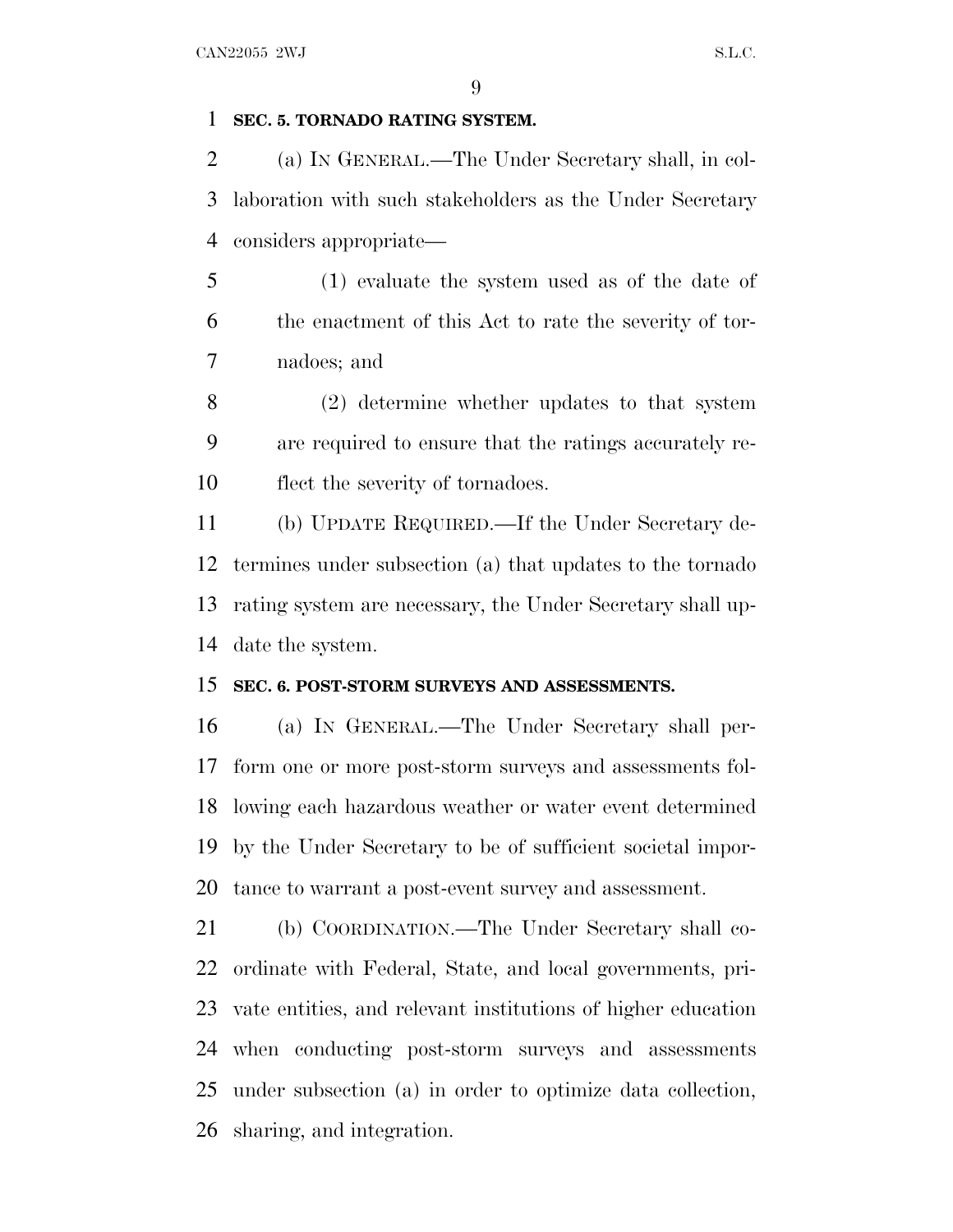(c) DATA AVAILABILITY.—The Under Secretary shall make the data obtained from each post-storm survey and assessment conducted under subsection (a) available to the public as soon as practicable after conducting the survey and assessment.

(d) IMPROVEMENT.—The Under Secretary shall—

 (1) investigate the role of uncrewed aerial sys- tems in data collection during post-storm surveys and assessments conducted under subsection (a);

 (2) update tactics and procedures to enhance the efficiency and reliability of data obtained from post-storm surveys and assessments; and

 (3) increase the number of post-storm commu- nity impact studies, including surveying individual responses and gathering survivability statistics.

 (e) SUPPORT FOR EMPLOYEES.—The Under Sec- retary shall provide training, resources, and access to pro- fessional counseling to support the emotional and mental health and well-being of employees conducting post-storm surveys and assessments under subsection (a).

# **SEC. 7. VORTEX-USA PROGRAM.**

 (a) I<sup>N</sup> GENERAL.—Section 103 of the Weather Re- search and Forecasting Innovation Act of 2017 (15 U.S.C. 8513) is amended—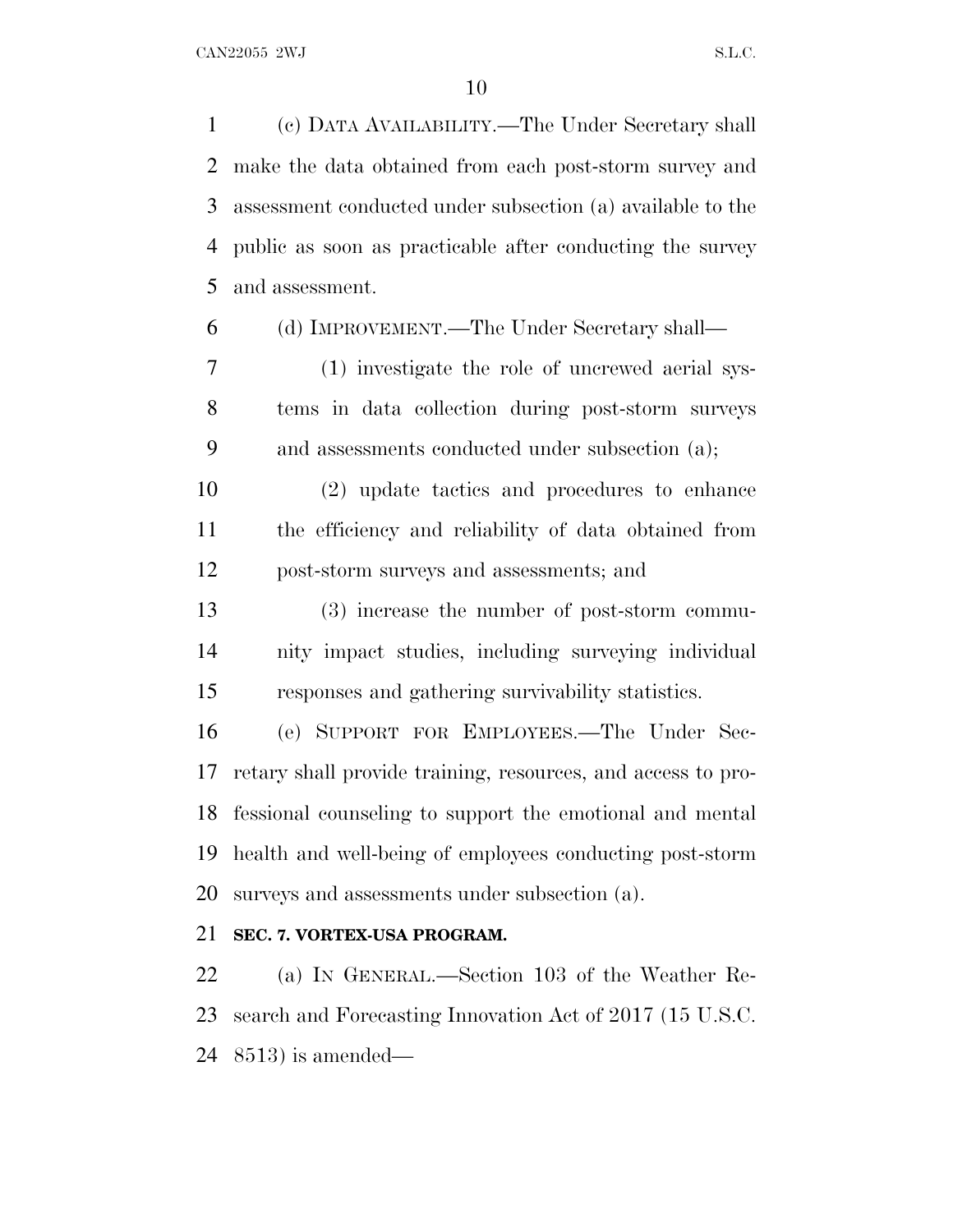| $\mathbf{1}$   | (1) in the section heading, by striking " $TOR-$             |
|----------------|--------------------------------------------------------------|
| $\overline{2}$ | NADO WARNING IMPROVEMENT AND EXTEN-                          |
| 3              | <b>SION</b> " and inserting "VORTEX-USA";                    |
| $\overline{4}$ | (2) in subsection (a), by striking "establish a              |
| 5              | tornado warning improvement and extension pro-               |
| 6              | gram" and inserting "maintain a program for rap-             |
| 7              | idly improving tornado forecast and warnings";               |
| 8              | $(3)$ by striking subsections $(e)$ and $(d)$ ; and          |
| 9              | (4) by adding at the end the following:                      |
| 10             | "(c) INNOVATIVE OBSERVATIONS.—The Under Sec-                 |
| 11             | retary shall ensure that the program required by sub-        |
| 12             | section (a) periodically examines the value of incorporating |
| 13             | innovative observations with respect to the improvement      |
| 14             | of tornado forecasts, predictions, and warnings, such as     |
| 15             | acoustic or infrasonic measurements, observations from       |
| 16             | phased array radars, and observations from mesonets.         |
| 17             | "(d) WARNINGS.—The program required by sub-                  |
| 18             | section (a) shall—                                           |
| 19             | $\cdot$ (1) continue the research necessary to develop       |
| 20             | and deploy probabilistic weather forecast guidance           |
| 21             | technology for tornados; and                                 |
| 22             | "(2) incorporate, as appropriate, hazard com-                |
| 23             | munication research.                                         |
| 24             | $``$ (e) RESEARCH.—                                          |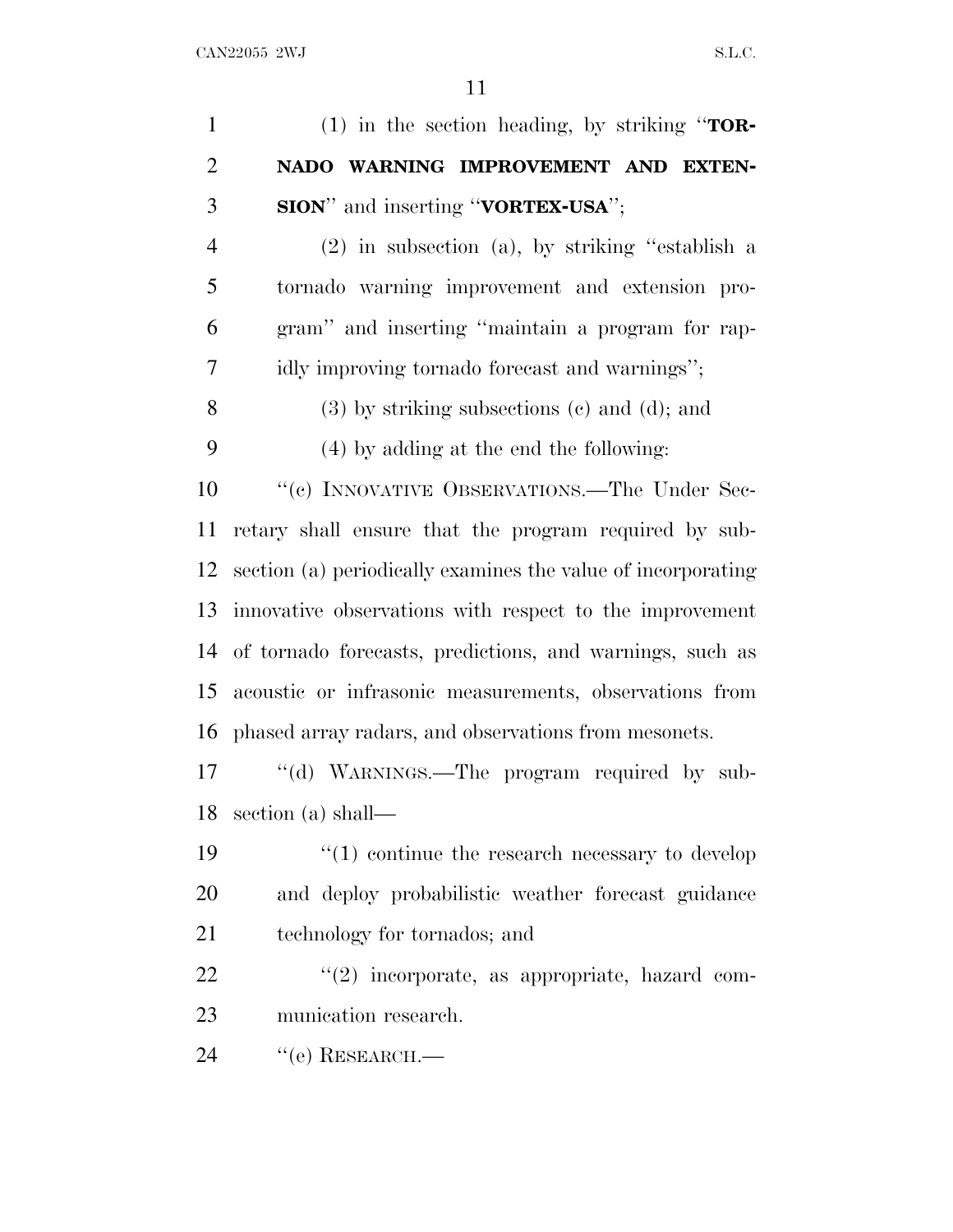1 "(1) IN GENERAL.—The Under Secretary shall, through the program required by subsection (a), award grants for research that focuses on improv- ing— ''(A) the social, behavioral, risk, commu- nication, and economic sciences related to vulnerabilities, risk communication, and delivery of information critical for saving lives and prop- erty related to tornadoes; and  $''(B)$  the physical sciences, engineering, and technology related to tornado formation, the interactions of tornadoes with the built and natural environment, and the interaction of tor- nadoes and hurricanes. ''(2) PRIORITY INSTITUTIONS.—In awarding grants under paragraph (1), the Under Secretary shall prioritize awarding grants to historically Black colleges and universities. 19 "(f) AUTHORIZATION OF APPROPRIATIONS.—There is authorized to be appropriated to the Under Secretary to carry out this section \$7,500,000 for each of fiscal years 2022 through 2030, of which not less than \$2,000,000 each fiscal year shall be used for grants awarded under subsection (e).''.